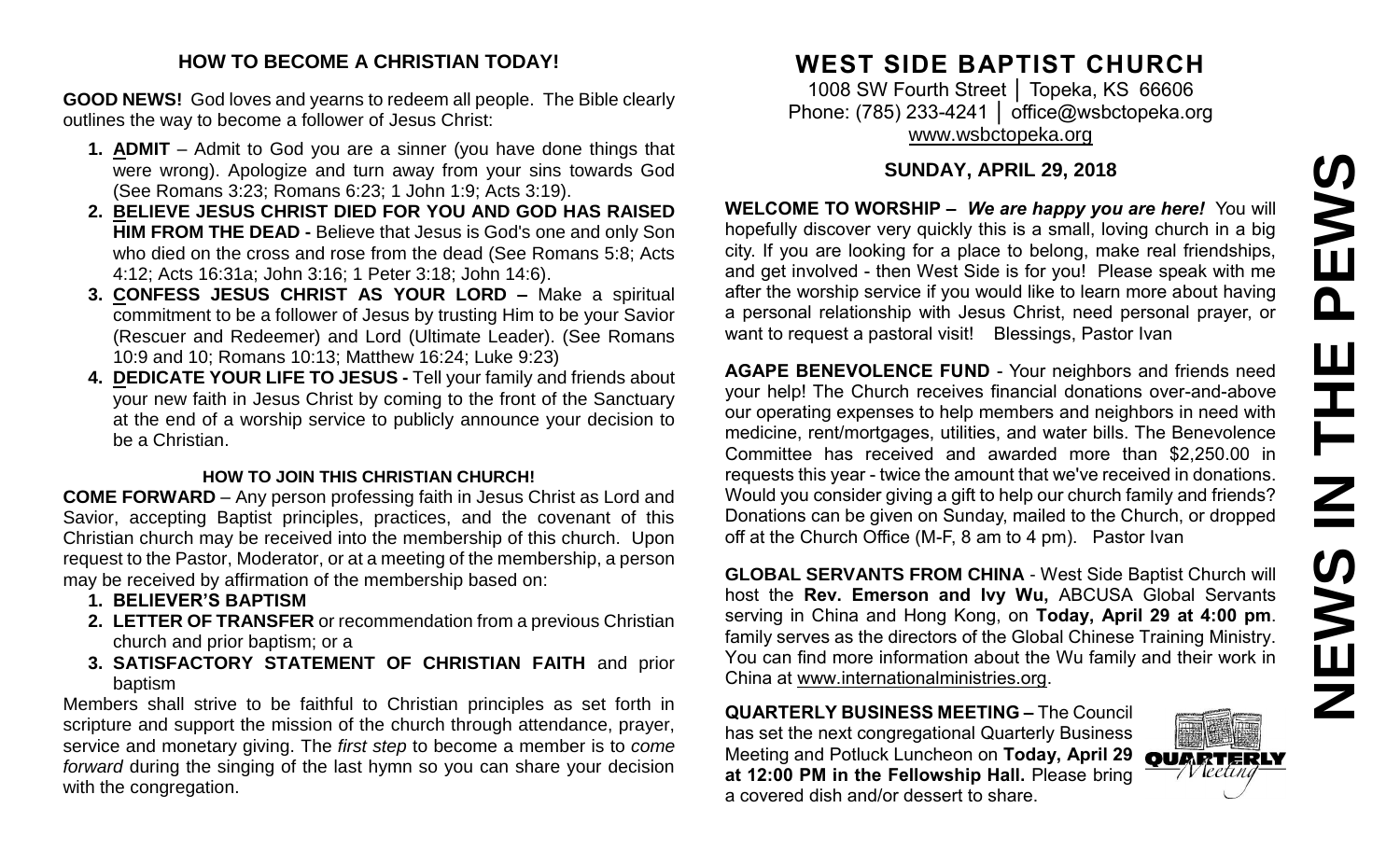## **AMERICA FOR CHRIST OFFERING (AFC) –** Thank

you to every family who gave to the annual **America for Christ Offering (AFC)**. This offering helps fund evangelistic and mission work in the Central Region (Arkansas, Kansas, and Oklahoma) as well as the work of the American Baptist Home Mission Societies in N. America and Puerto Rico. **We have** 



**received \$ \$1,291.13 towards our goal of \$1,500.00.** Please bring your coin collection box to church and place them on the Communion Table.



**BREAKFAST ON SUNDAYS** – Sign-up if you plan to attend the free breakfasts on Sunday mornings in the Fellowship Hall starting at 8:30 am. All ages are welcome to eat for free.

**BIBLE STUDY –** Come for the free one-hour small group study of the biblical book **"ACTS OF THE APOSTLES" on Wednesdays at 10:30 am in Holmer Hall**. The Bible study is taught start-to-finish ("lectio continua"), no previous experience necessary. Bible studies are free and open to the public.

**CHURCH CAMP -** Seven potential campers have worked over the last three months to earn scholarship dollars to help them go to church camp this summer. Sage Poe, Jessa Greuter, and Macy Greuter are planning to attend Quest at Green Lake. Nathen Poe, Aaron Poe, David Greuter, and Ricky Reyes are planning to attend a summer camp sponsored by



ABCCR. We want to thank Pat Carreno, Fran Hunter, Nancy Cottril, Nancy Lindberg, Colleen Smith, Brice Smith, Jim Goodnow, Mark Calloway and Pastor Ivan. These adults helped them set goals and achieve their activity points. Thanks also to the congregation for your generosity and interest in our camping program. ~ Alice Payne, Coordinator of Christian Education

## **WEEKLY CALENDAR**

#### **SUNDAY, APRIL 29**

| $8:30$ am  | Breakfast (FH)                          |
|------------|-----------------------------------------|
| $9:15$ am  | <b>Sunday School</b>                    |
| 10:30 am   | Worship Service (S)                     |
| $11:45$ am | Potluck Luncheon (FH)                   |
| 12:00 pm   | <b>Quarterly Business Meeting (FH)</b>  |
| $4:00$ pm  | <b>Contemporary Worship Service (S)</b> |
|            |                                         |

#### **MONDAY, APRIL 30**

| 9:00 - 11:00 am Baby Closet Ministry          |
|-----------------------------------------------|
| 6:00 – 9:00 pm Capital City Men's Chorus (FH) |

#### **TUESDAY, MAY 1**

| $9:00 \text{ am}$ | Music Committee Meeting (HH)         |
|-------------------|--------------------------------------|
| $5:30 \text{ pm}$ | Ladies Night Out @ Panda's Kitchen   |
| $6:00 \text{ pm}$ | Men's Night Out @ Chili's Restaurant |

## **WEDNESDAY, MAY 2**

| $10:30$ am       | Bible Study (HH)                   |
|------------------|------------------------------------|
| $4:00 - 6:00$ pm | Fruit & Vegetable Food Pantry (FH) |
| $4:30 - 7:00$ pm | <b>Baby Closet Ministry</b>        |
| $4:30$ pm        | Open Gym Time                      |
| 5:30 pm          | <b>Carnival for WWW</b>            |
| 7:00 pm          | Choir Rehearsal (S)                |
|                  |                                    |

## **THURSDAY, MAY 3 LYNDA & ERNIE GONE**

1:00 – 3:00 pm Baby Closet

 **FRIDAY, MAY 4 LYNDA & ERNIE GONE**

#### **SATURDAY, MAY 5**

.

1:00 pmWorship Practice (S)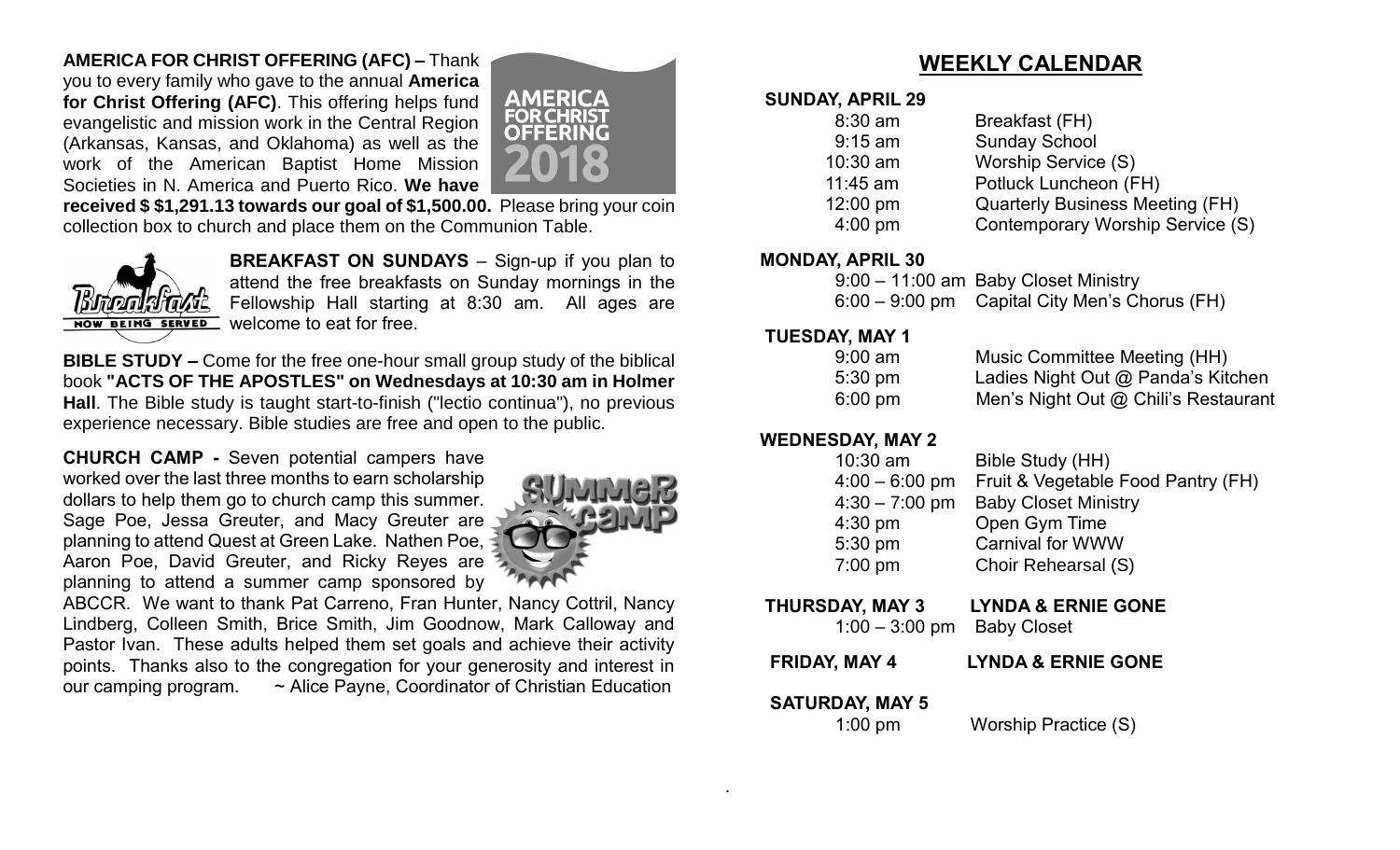## **IN OUR THOUGHTS AND PRAYERS**

Mark Arnold – Healing for health concerns Mark Calloway – Healing for health concerns Al Carpenter – Healing for health concerns Harry and Pat Carpenter – Healing for health concerns

Esther Carrier – Healing for health concerns

Shirley Dell – Healing for health concerns Judy Longstaff – Healing for health concerns

Hilda Lundgren – Healing for health concerns

Nancy May – Healing for health concerns

Marie Merrifield – Healing for health concerns Rogene Moody – Healing for health concerns

- Don Morris Healing for health concerns
- Janet Nyfeler Healing for health concerns
- 

Ken Paslay – Healing for health concerns

Edward Perkins – Healing for health concerns (KU Medical Center)

Becky Poe – Healing for health concerns

Bob Roesler – Interim Minister at FBC of Topeka, starting Feb. 1, 2018 Jill Roesler – Healing for health concerns

Keith Springer – Healing for health concerns (Marianne Spano's brother) Lola Zab – Healing for health concerns (Marianne Spano's sister) **HOMEBOUND:**

\*June Cunningham – Healing for health concerns (Brewster Place) \*Helen Farrar – Healing for health concerns (Plaza West Care Center) \*Gerald Haney – Healing for health concerns \*Russ Hunter – Healing for health concerns \*Mary Lou Johnson – Healing for health concerns (Aldersgate) \*Alice Kieffer – Healing for health concerns \*Karen Kirby – Healing for health concerns \*Reginald Kirby – Healing for health concerns \*Etta Landis – Healing for health concerns (Legend at Capital Ridge) \*Madeleine Martinson – Healing for health concerns (Fleming Place) \*Mae Martin – Healing for health concerns (Plaza West Care Center) \*Theo Penny – Healing for health concerns (Lawrence) \*Juanita Plankinton – Healing for health concerns

\*Hazel Smith-Tindall – Healing for health concerns

**CHILDRENS ACTIVITY BAGS AND BULLETINS – We are glad to have children in worship!** Activity bags filled with coloring pages, crayons, and other items are available for preschool and elementary-aged children near the sanctuary door. Enjoy the bags and children's bulletins; take your artwork home. Place the bags on the front pew after the worship service so we can restock them.

**FRUIT & VEGETABLE FOOD PANTRY –** Free bread, fruits, and vegetables on **Wed. from 4:00 pm to 6:00 pm**  or while supplies last. **Program eligibility:** Households in Topeka area (zip code 66601-66619). **ID required:** a piece of US Mail with client's name and current address for identification. One household per address. Client must be present. All food is available no cost.



**HEARTLAND TRAVELING DAY CAMP** –Potwin Presbyterian and West Side Baptist Church are once again partnering to host Heartland Traveling Day Camp. It will be held **Monday, June 11 thru Friday, June 15** at West Side Baptist. Children who have completed Kindergarten through 6th grade may attend. There is **no cost,** but a registration form must be completed by May 20. Space is limited, so register soon. Parents may register their child online at [https://www.heartlandcamps.org/traveling-day-camps.](https://www.heartlandcamps.org/traveling-day-camps) We would love to have your kids be a part of this wonderful experience!

~ Alice Payne, Christian Ed

**MUSIC COMMITTEE –** The Music Committee (Choir Director, Organist, and Pastor) has its weekly meeting to select hymns, songs, and spirituals for worship services on **Tuesdays at 9:00 am in Holmer Hall.** All are welcome!

**RIDE TO CHURCH** - If you need transportation to/from a worship service, Wednesday nights, or another church-related activity, please **call the Church Office at (785) 233-4241 during Office hours (Tuesday thru Friday, 8:00 a.m. to 4:30 p.m.)**. Volunteers are needed to ride along with our driver to transport children on Wednesdays and Sundays. Contact Mark Calloway if you would like to volunteer.